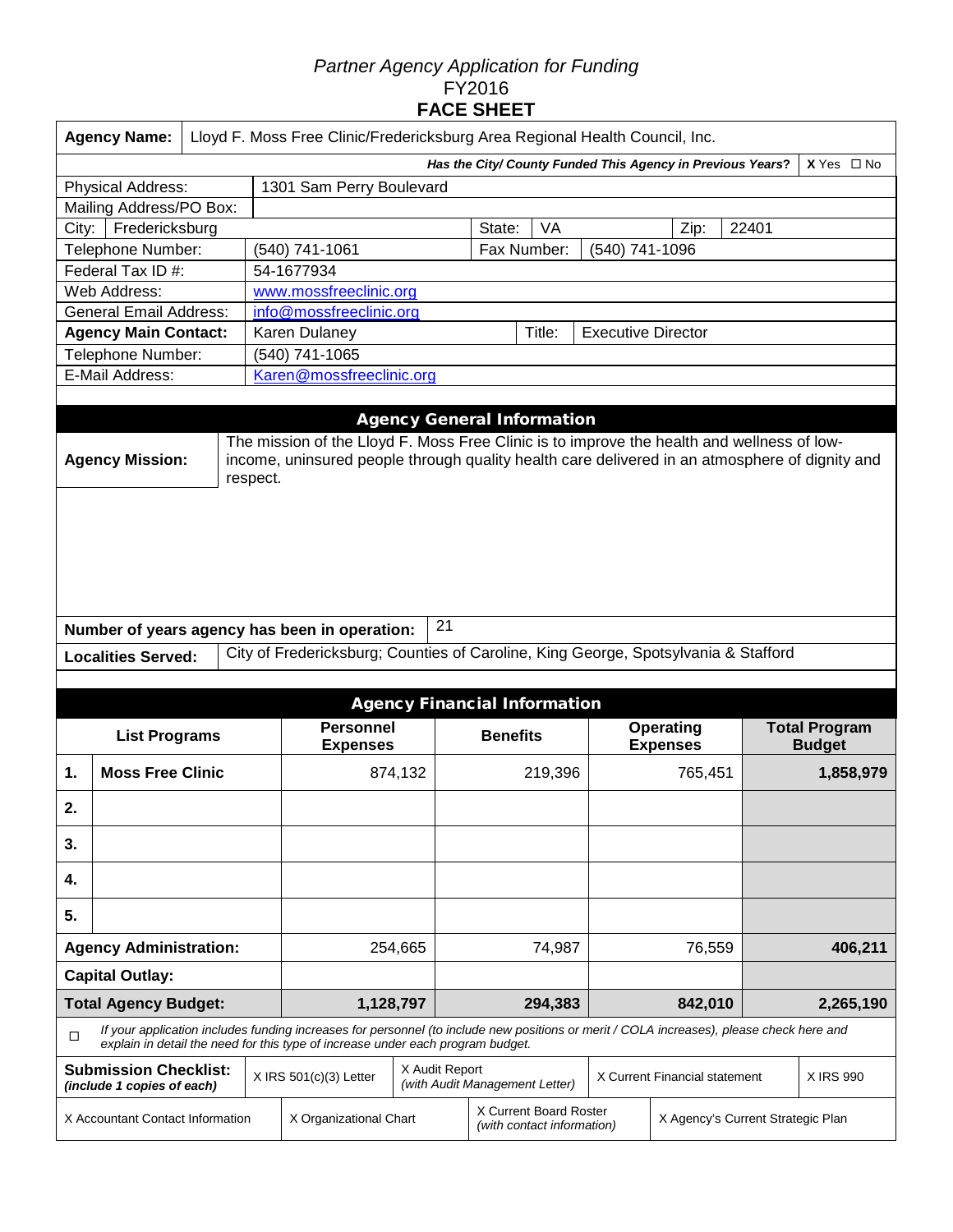# *Partner Agency Funding Application FY 2016 BUDGET EXPLANATIONS*

*Agency Name: Page 2*

Lloyd F. Moss Free Clinic

## **Agency Administrative Expenses:**

**In the box below, provide an overview of the administrative costs detailed on the face sheet for the agency as a whole. Please provide justification for and specific amounts of administrative costs that are defrayed by locality funds. If your agency is requesting an increase or decrease in administrative funding, please describe, in detail, the reasons for these changes. (The description should not exceed 15 lines of text.)**

Administrative costs include salaries and benefits of the Executive Director, Eligibility Staff, Reception Staff, Volunteer & Resource Development Manager, and Office Manager; personal property taxes to the City of Fredericksburg; occupancy-related insurance; audit; and fundraising expenses.

Locality funding is not used to offset agency administrative expenses.

#### **Capital Outlay:**

**In the box below, provide an overview of the capital expenses detailed on the face sheet for the agency as a whole. Please provide justification for and specific amounts of capital costs that are defrayed by locality funds. (The description should not exceed 10 lines of text.)**

No capital outlay expenses.

#### **Personnel Expenses (General):**

**In the box below, provide an overview of any increases or decreases in general personnel expenses for the agency. This would include any planned or projected merit or COLA increases, or new positions being requested. Also include a description of any changes to agency benefits structure or cost. (The description should not exceed 10 lines of text.)**

Personnel expenses include planned salary increases of 1%. No new positions are planned in the coming fiscal year. The Clinic employs a total of 28 people (25 full-time and 3 part-time), including several medical professionals (2 nurse practitioners, 2 pharmacists, and 4 registered nurses). No changes are anticipated in agency benefits structure or costs.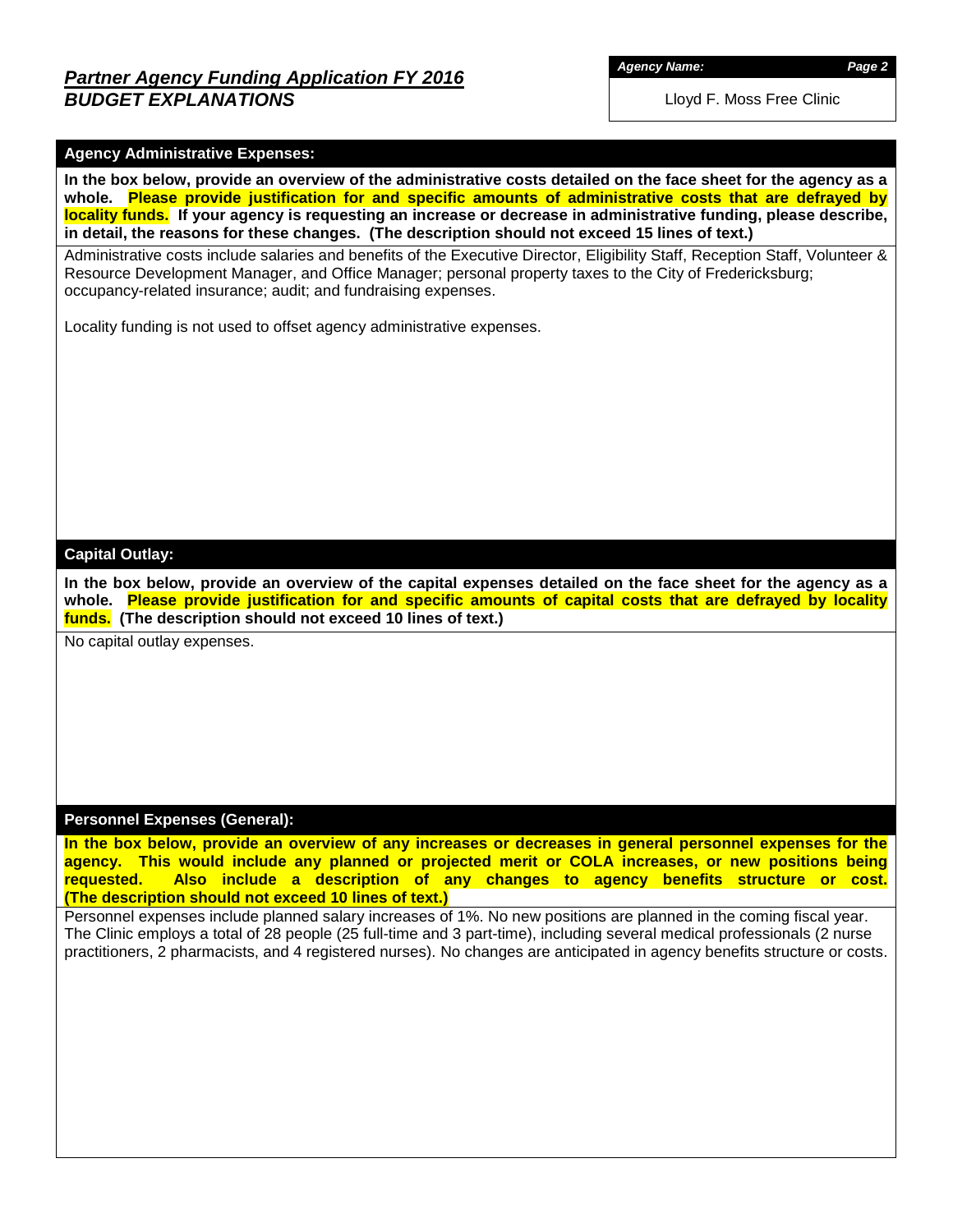# *Partner Agency Funding Application FY 2016 BUDGET EXPLANATIONS*

*Agency Name: Page 3*

| <b>Budget Information</b>                                                                                                                                                                                                                                                                                                                                   |               |                 |                  |  |  |  |  |  |  |  |  |
|-------------------------------------------------------------------------------------------------------------------------------------------------------------------------------------------------------------------------------------------------------------------------------------------------------------------------------------------------------------|---------------|-----------------|------------------|--|--|--|--|--|--|--|--|
| Please complete the following chart with the financial information for the agency as a whole. In each area include the                                                                                                                                                                                                                                      |               |                 |                  |  |  |  |  |  |  |  |  |
| budget specifically allocated to your agency from each locality/entity listed below.                                                                                                                                                                                                                                                                        |               |                 |                  |  |  |  |  |  |  |  |  |
|                                                                                                                                                                                                                                                                                                                                                             | FY2014 Actual | FY2015 Budgeted | FY2016 Projected |  |  |  |  |  |  |  |  |
| <b>Caroline</b>                                                                                                                                                                                                                                                                                                                                             | $\pmb{0}$     | 3,000           | 4,216            |  |  |  |  |  |  |  |  |
| Fredericksburg                                                                                                                                                                                                                                                                                                                                              | 9,095         | 20,000          | 13,600           |  |  |  |  |  |  |  |  |
| <b>King George</b>                                                                                                                                                                                                                                                                                                                                          | 3,775         | 4,000           | 4,624            |  |  |  |  |  |  |  |  |
| Spotsylvania                                                                                                                                                                                                                                                                                                                                                | 20,000        | 22,800          | 27,200           |  |  |  |  |  |  |  |  |
| <b>Stafford</b>                                                                                                                                                                                                                                                                                                                                             | 18,000        | 19,000          | 18,360           |  |  |  |  |  |  |  |  |
| <b>United Way</b>                                                                                                                                                                                                                                                                                                                                           | 94,855        | 100,000         | 61,150           |  |  |  |  |  |  |  |  |
| <b>Grants</b>                                                                                                                                                                                                                                                                                                                                               | 1,617,861     | 1,424,850       | 1,455,000        |  |  |  |  |  |  |  |  |
| <b>Client Fees</b>                                                                                                                                                                                                                                                                                                                                          | 73,197        | 86,500          | 190,000          |  |  |  |  |  |  |  |  |
| <b>Fundraising</b>                                                                                                                                                                                                                                                                                                                                          | 43,469        | 48,000          | 73,000           |  |  |  |  |  |  |  |  |
| Other (explain below)                                                                                                                                                                                                                                                                                                                                       | 364,682       | 398,041         | 418,040          |  |  |  |  |  |  |  |  |
| <b>Total Agency Budget</b>                                                                                                                                                                                                                                                                                                                                  | 2,244,934     | 2,126,191       | 2,265,190        |  |  |  |  |  |  |  |  |
|                                                                                                                                                                                                                                                                                                                                                             |               |                 |                  |  |  |  |  |  |  |  |  |
|                                                                                                                                                                                                                                                                                                                                                             |               |                 |                  |  |  |  |  |  |  |  |  |
| for PD16<br>Detail below what is included in the category 'Other':<br>"Other" Revenue consists of program service reimbursements:<br>Rx Reimbursement: \$345,000<br>Germanna Community College - Dental Clinic usage fee: \$20,000<br>Every Woman's Life: \$5,490<br>VCU Preceptorships: \$2,550<br>And, Investment Income/Transfer from reserves: \$45,000 |               |                 |                  |  |  |  |  |  |  |  |  |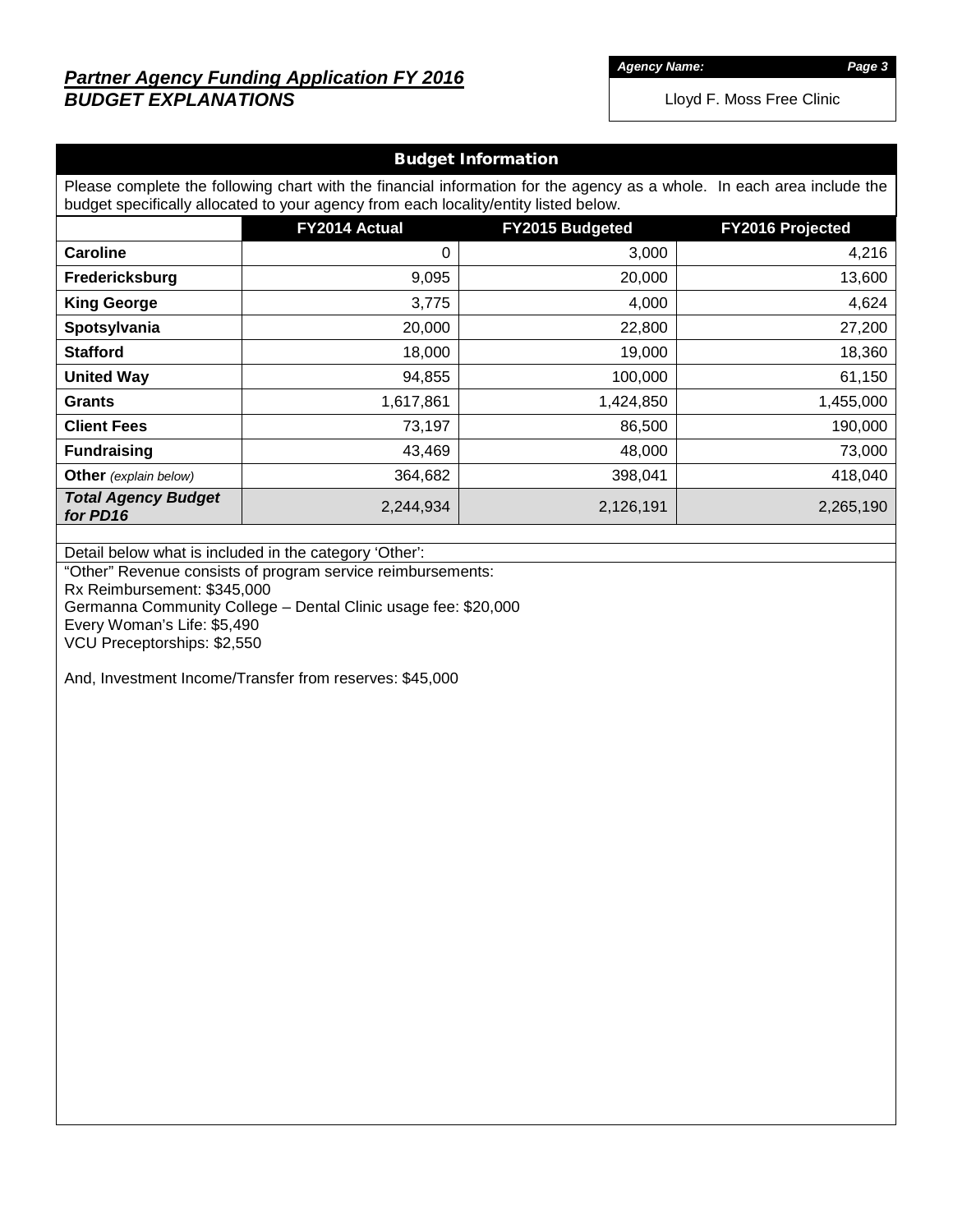# *Partner Agency Funding Application FY 2016 BUDGET EXPLANATIONS*

*Agency Name: Page 4*

Lloyd F. Moss Free Clinic

Please detail below any legislative initiatives or issues that may impact the agency for the upcoming year and how you are planning for them. This could include new legislation that may increase or decrease projected funding at any level (Federal/State/Local), or could affect grants or designated funds as they are currently received. If you are aware of "outside" funding sources that will expire or be reduced on a set cycle or date, please note those below and how you are planning for them.

The Lloyd F. Moss Free Clinic continues to monitor pending changes in the health care system related to the Affordable Care Act. Our focus is on what our organization needs to do to best serve our patients and our community amidst a changing health policy landscape. Many donors, funders, partners and others associated with our Clinic are wrongly assuming the need for the Free Clinic is going away. Our goal must be to craft accurate messaging and push it out repeatedly.

The benefits of insurance are well documented. We are working with patient navigators and certified application counselors to help our patients with incomes above 100% FPL to enroll in coverage through the Health Insurance Marketplace. We have partnered with Legal Services of Northern Virginia and the Virginia Poverty Law Center to house the Fredericksburg area navigator staff in our facility beginning on November 1, 2014.

Please detail below any identified agency needs or areas of concern that are currently not being addressed in your funding request. This could include training or technical assistance for specific areas, administrative support for a program or service, evaluation of current programs, or consultation for strategic planning, board support, or fundraising.

As part of our community's health care safety net, the Lloyd F. Moss Free Clinic has always served our uninsured neighbors. These individuals, like millions of other uninsured Americans, have been ineligible for public health programs like Medicaid and Medicare. Additionally, they have not been able to secure private health insurance – either because they couldn't afford it, or they had pre-existing conditions, or their employers didn't offer it.

Without health insurance or affordable access to health services, adults and families are incredibly vulnerable. They frequently go without preventive care and regular treatment for acute and chronic conditions, and often face bankruptcy caused by hospitalization and treatment.

The rollout of the Affordable Care Act (ACA) in October 2013 brought a complete sea change to the American health care system. And, although the ACA has removed many of the barriers to health insurance, there remains much confusion and uncertainty. When the Supreme Court upheld the Affordable Care Act (ACA) in June 2012, it ruled that the federal government could not force states to expand their existing Medicaid programs. This expansion would have covered nonelderly adults with incomes below 133 percent FPL, or about \$31,721 for a family of four. Currently, Virginia is one of 19 states that have chosen not to expand its Medicaid program. As a result, low-income, uninsured people remain dependent on the Free Clinic for their health care services. In addition, for individuals with incomes between 100% and 400% of the federal poverty guidelines, health insurance through the "Marketplace" may still be too costly for some people, because of high deductibles and other out-of-pocket costs. Likewise, access to care is also expected to be negatively impacted by the existing shortfall of primary care providers (PCPs) in the area, a shortfall that is expected to worsen with the implementation of the ACA. These issues will leave many newly insured area residents unable to access primary care services. The provider shortage coupled with the influx of newly insured patients is also expected to adversely impact the volunteer pool for physicians and other medical providers in the Free Clinic. There is concern that providers will be so overwhelmed and inundated with patients in their usual settings that they will not have the time to volunteer in the Free Clinic.

We will continue to monitor pending changes in the health care system related to the Affordable Care Act. Even after the full implementation of the ACA (if a Medicaid expansion occurs), there will still be 289,000 uninsured Virginians – more than the free clinics and community health centers are currently treating.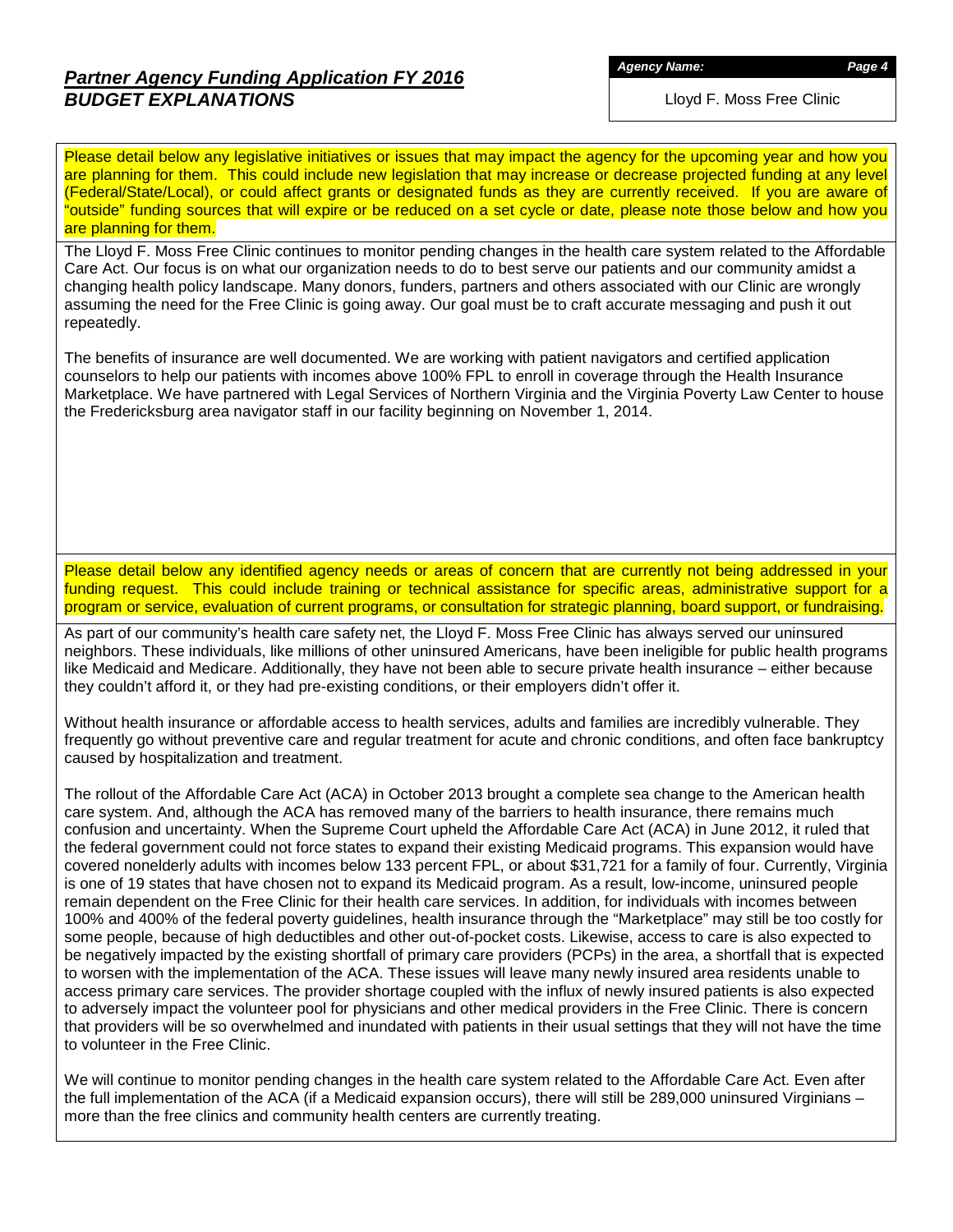*Agency Name: Page 5*

Lloyd F. Moss Free Clinic

**Please use the area below to provide any locality specific notes or statements that may be relevant to your application.**

## City of Fredericksburg:

In the past year 363 (20%) of the patients served at the Lloyd F. Moss Free Clinic were Fredericksburg City residents.

The FY 2016 request for combined locality funding represents 3% of the Clinic's overall budget. Our request for \$13,600 from the City of Fredericksburg is the City's proportionate share of that amount, based on the percentage of patients from Fredericksburg. By supporting the Lloyd F. Moss Free Clinic, the City of Fredericksburg's contribution can provide a full year of comprehensive health care for their citizens at a cost of \$37.46 per patient!

#### Caroline County:

In the past year 115 (6.2%) of the patients served at the Lloyd F. Moss Free Clinic were Caroline County residents.

For several years, Caroline County has not provided any financial support to the Clinic to serve its residents.

The FY 2016 request for combined locality funding represents 3% of the Clinic's overall budget. Our request for \$4,216 from Caroline County is the County's proportionate share of that amount, based on the percentage of patients from Caroline. By supporting the Lloyd F. Moss Free Clinic, Caroline County's contribution can provide a full year of comprehensive health care for their citizens at a cost of \$36.66 per patient!

#### King George County:

In the past year 126 (6.8%) of the patients served at the Lloyd F. Moss Free Clinic were King George County residents.

The FY 2016 request for combined locality funding represents 3% of the Clinic's overall budget. Our request for \$4,624 from King George County is the County's proportionate share of that amount, based on the percentage of patients from King George. By supporting the Lloyd F. Moss Free Clinic, King George County's contribution can provide a full year of comprehensive health care for their citizens at a cost of \$36.69 per patient!

#### Spotsylvania County:

In the past year 734 (40%) of the patients served at the Lloyd F. Moss Free Clinic were Spotsylvania County residents.

Since our inception in 1993, Spotsylvania County residents have been the largest users of our health care services.

The FY 2016 request for combined locality funding represents 3% of the Clinic's overall budget. Our request for \$27,200 from Spotsylvania County is the County's proportionate share of that amount, based on the percentage of patients from Spotsylvania. By supporting the Lloyd F. Moss Free Clinic, Spotsylvania County's contribution can provide a full year of comprehensive health care for their citizens at a cost of \$37.05 per patient!

#### Stafford County:

In the past year 497 (27%) of the patients served at the Lloyd F. Moss Free Clinic were Stafford County residents.

The FY 2016 request for combined locality funding represents 3% of the Clinic's overall budget. Our request for \$18,360 from Stafford County is the County's proportionate share of that amount, based on the percentage of patients from Stafford. By supporting the Lloyd F. Moss Free Clinic, Stafford County's contribution can provide a full year of comprehensive health care for their citizens at a cost of \$36.94 per patient!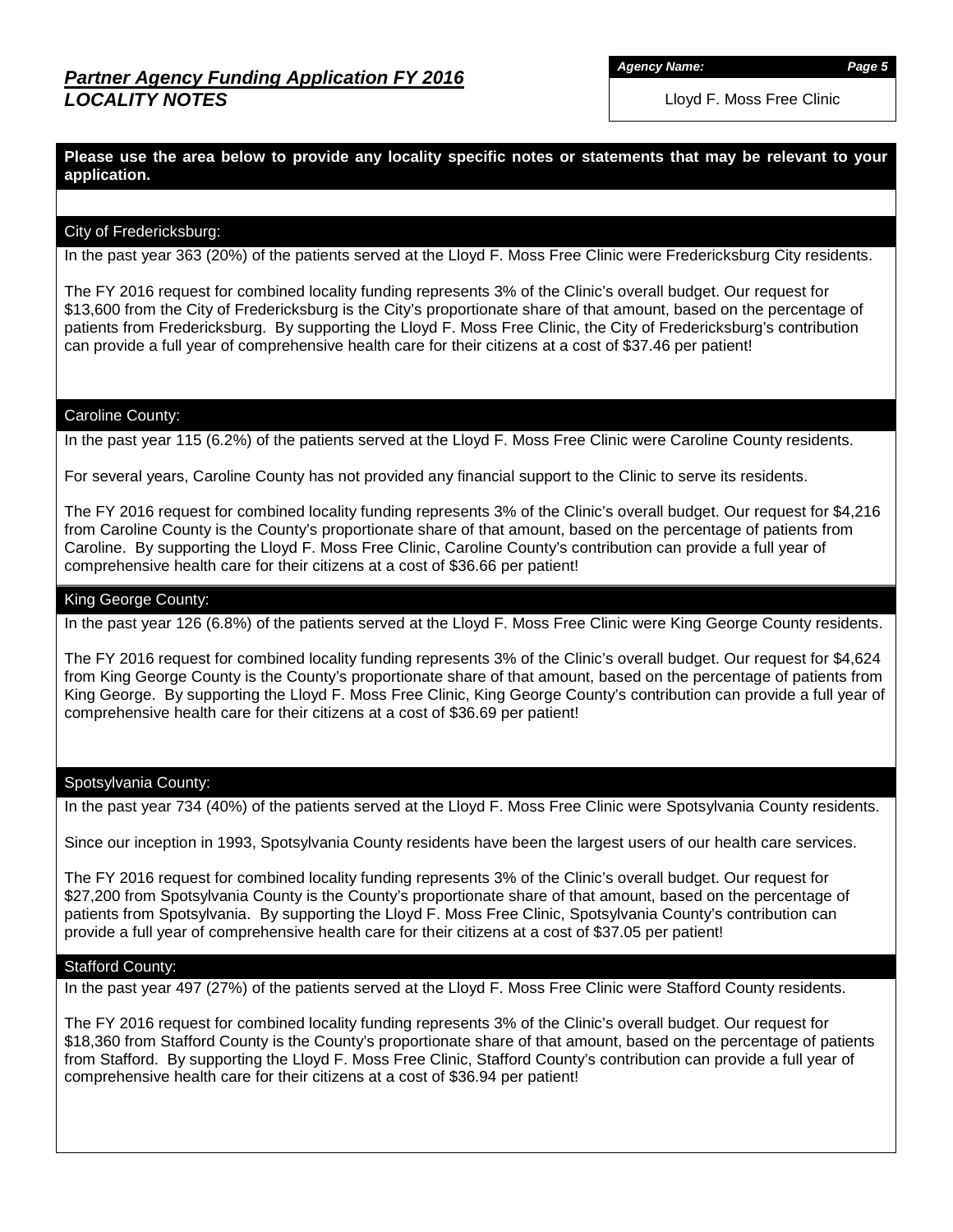*Partner Agency Funding Application FY2016 PROGRAM INFORMATION*

*Program Name: Page*

Lloyd F. Moss Free Clinic

Each agency submitting a funding request must fill out the following pages for *each program* serving citizens within the region and for which funding is requested. Any incomplete applications or programs that do not have a full application will not be considered for funding. PLEASE do not include any unrequested information. Each locality reserves the right to request additional information once the application has been submitted.

| <b>Program Name:</b>    | Lloyd F. Moss Free Clinic |        | Is this a new program? | $\Box$ Yes $X$ No |
|-------------------------|---------------------------|--------|------------------------|-------------------|
| <b>Program Contact:</b> | Karen Dulaney             | Title: | Executive Director     |                   |
| Telephone Number:       | (540) 741-1065            |        |                        |                   |
| E-Mail Address:         | Karen@mossfreeclinic.org  |        |                        |                   |

**1. Program Purpose/Description:** *(the following description should not exceed 10 lines of text)*

The Lloyd F. Moss Free Clinic and its team of over 600 volunteers provide services such as primary and specialty care, dental care, women's health, mental health, nutrition education, and physical therapy. Additionally, our on-site, licensed pharmacy provides access to prescription medications. Patients have access to free diagnostics (including surgery and chemotherapy) through our essential community partners.

The Moss Free Clinic is a comprehensive medical home for patients, many of whom have chronic illnesses and require access to a range of specialized services and care coordination.

**2. Justification of Need:** *(Please state clearly why this service should be provided to the citizens of the region and why the localities should consider this funding request. If this is a new program, be sure to include the benefit to the region for funding a new request. The following should not exceed 10 lines of text, and should include the most recent data available.)*

Access to health care and healthy communities go hand-in-hand. The Lloyd F. Moss Free Clinic is a unique and essential health care provider that is meeting a critical need in our community. Locality funds support the Clinic in providing proactive, coordinated care to effectively manage acute and chronic conditions. It also supports preventive services such as screening for breast, cervical and colon cancer and vaccinations for illnesses including flu and pneumonia. Providing regular, dependable, and often life-saving health care services means patients can go to work and take care of their families.

In Planning District 16, there are 10,592 uninsured adults (age 19-64) with household incomes less than 138% of federal poverty guidelines.

The Moss Free Clinic has a long tradition and reputation of providing excellent health care services to low-income, uninsured individuals which, in turn, assists our patients to become successful, contributing members of our society. To continue to attract jobs and maintain families in the region, it is critical that the localities embrace and support high quality health care providers and services.

**3. Program Collaboration:** *(The following should describe, in detail, examples of collaborative efforts and key partnerships between your program and other programs or agencies in the area, and should not exceed 10 lines of text.)*

Vital community partners provide diagnostic testing, including laboratory, radiology, and emergency services to Clinic patients by referral. The collaborative care offered by these partners illustrates how our local community works together to help those in need. Our partners include: Mary Washington Health Care (Mary Washington Hospital and Stafford Hospital) – inpatient and outpatient services, laboratory, radiology; Spotsylvania Regional Medical Center - inpatient and outpatient services, laboratory, radiology, emergency care; Fredericksburg Emergency Medical Alliance – emergency care; Medical Imaging of Fredericksburg – radiology services; Radiologic Associates of Fredericksburg – radiology services; Pathology Associates of Fredericksburg – laboratory services; Surgi-Center of Central Virginia – outpatient surgery services; Volunteer medical professionals – medical and dental care; Fredericksburg Counseling Services – coordinated referrals for mental health care; Micah Ecumenical Ministries – coordinated eligibility services; Rappahannock Area Community Services Board – coordinated referrals for mental health care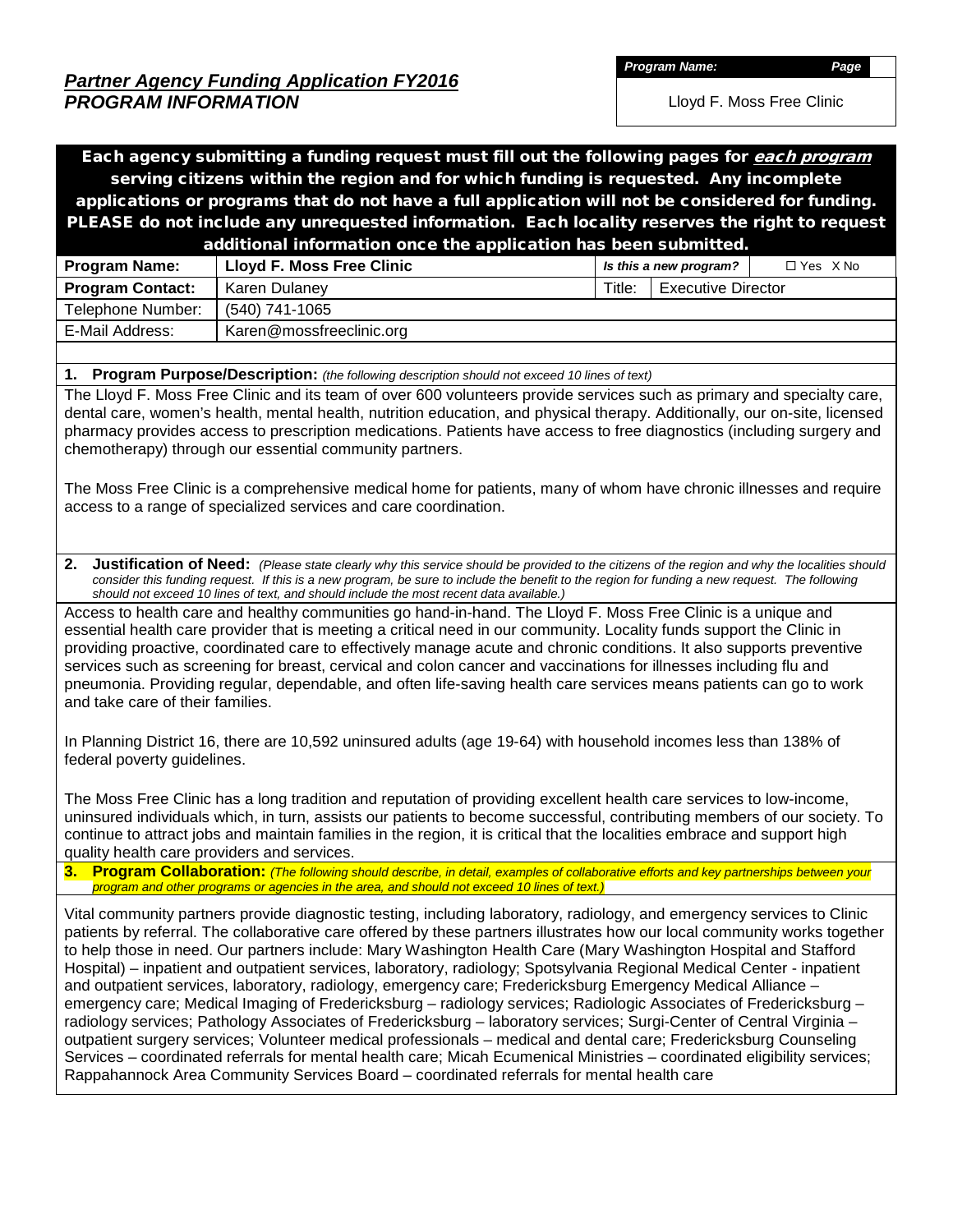## *Partner Agency Funding Application FY 2016 PROGRAM INFORMATION*

*Program Name: Page*

Lloyd F. Moss Free Clinic

**4. Program Audience and Service Delivery:** *(The following should describe the program's intended audience or client base and how those clients are served. This should include the location of the service and what geographic areas are served or targeted for service. If your program has specific entry or application criteria, please describe it below. Please do not exceed 10 lines of text.)*

All Moss Free Clinic patients are screened for eligibility annually and must meet these guidelines:

- uninsured

- household income less than 138% of federal poverty guidelines

- resident of Planning District 16

Patients must provide proof of household income, which may include: pay stubs, income tax return & w-2 forms, social security statements, food stamp notice, and/or letters of support.

The Moss Free Clinic is located at 1301 Sam Perry Boulevard in the City of Fredericksburg. Our facility is on the medical campus of Mary Washington Hospital with a FRED bus stop in our parking lot. The Clinic is open Monday through Friday from 8:30 AM to 5:00 PM, with later hours on Tuesday and Thursday evenings.

**5. Client Fees:** *(Please describe the fees clients must pay for the services provided in this program, and how those fees are determined.)*

Pharmacy: A dispensing fee is charged for prescription medications - \$3 for a 30-day or less supply / \$6 for a 31-90 day supply.

|                                                     | 6. Budget Information: (Please complete the following chart with the financial information for this program. In each area include the dollars |  |
|-----------------------------------------------------|-----------------------------------------------------------------------------------------------------------------------------------------------|--|
| specifically allocated/requested for this program.) |                                                                                                                                               |  |

|                                         | <b>FY2014 Actual</b> | <b>FY2015 Budgeted</b> | <b>FY2016 Projected</b> |
|-----------------------------------------|----------------------|------------------------|-------------------------|
| Caroline                                | 0                    | 3,000                  | 4,216                   |
| Fredericksburg                          | 9,095                | 20,000                 | 13,600                  |
| <b>King George</b>                      | 3,775                | 4,000                  | 4,624                   |
| Spotsylvania                            | 20,000               | 22,800                 | 27,200                  |
| <b>Stafford</b>                         | 18,00                | 19,000                 | 18,360                  |
| <b>United Way</b>                       | 94,855               | 100,000                | 61,150                  |
| <b>Grants</b>                           | 1,617,861            | 1,424,850              | 1,455,000               |
| <b>Client Fees</b>                      | 73,197               | 86,500                 | 190,000                 |
| <b>Fundraising</b>                      | 43,469               | 48,000                 | 73,000                  |
| <b>Other</b>                            | 364,682              | 398,041                | 418,040                 |
| <b>Total Program Budget</b><br>for PD16 | 2,244,934            | 2,126,191              | 2,265,190               |

**Please indicate, in detail, reasons for increases or decreases in the amounts requested for FY2016. Include whether these changes come from increases in personnel, benefits, or operating expenses. If an increase is being requested, please describe the impact not receiving an increase would have on the program. In particular, please describe in detail if any increase is sought for new positions or personnel.**

The FY 2016 request for combined locality funding represents 3% of the Clinic's overall budget. Our request is for the locality's proportionate share of that amount, based on the percentage of patients from each jurisdiction. By supporting the Lloyd F. Moss Free Clinic, the local government's contribution can provide a full year of comprehensive health care for their citizens at a cost of less than \$40 per patient!

The number of patients served increased by 4% in 2013, and the number of patient visits increased 7.6% in that period.

The Clinic's personnel and benefits expenses have remained stable over the past few years and no new positions are included in the next fiscal year. However, operating expenses have increased. This is particularly true for the costs related to the purchase of generic medications and the implementation and resources required by technology initiatives (electronic medical records).

We understand that local governments are facing budget challenges brought on by the recent financial recession that is affecting all of us. It is that same recession that has produced unprecedented demands on the Free Clinic and its services. Our financial resources are stretched and a reduction in financial support will force us to consider reductions in services to the uninsured.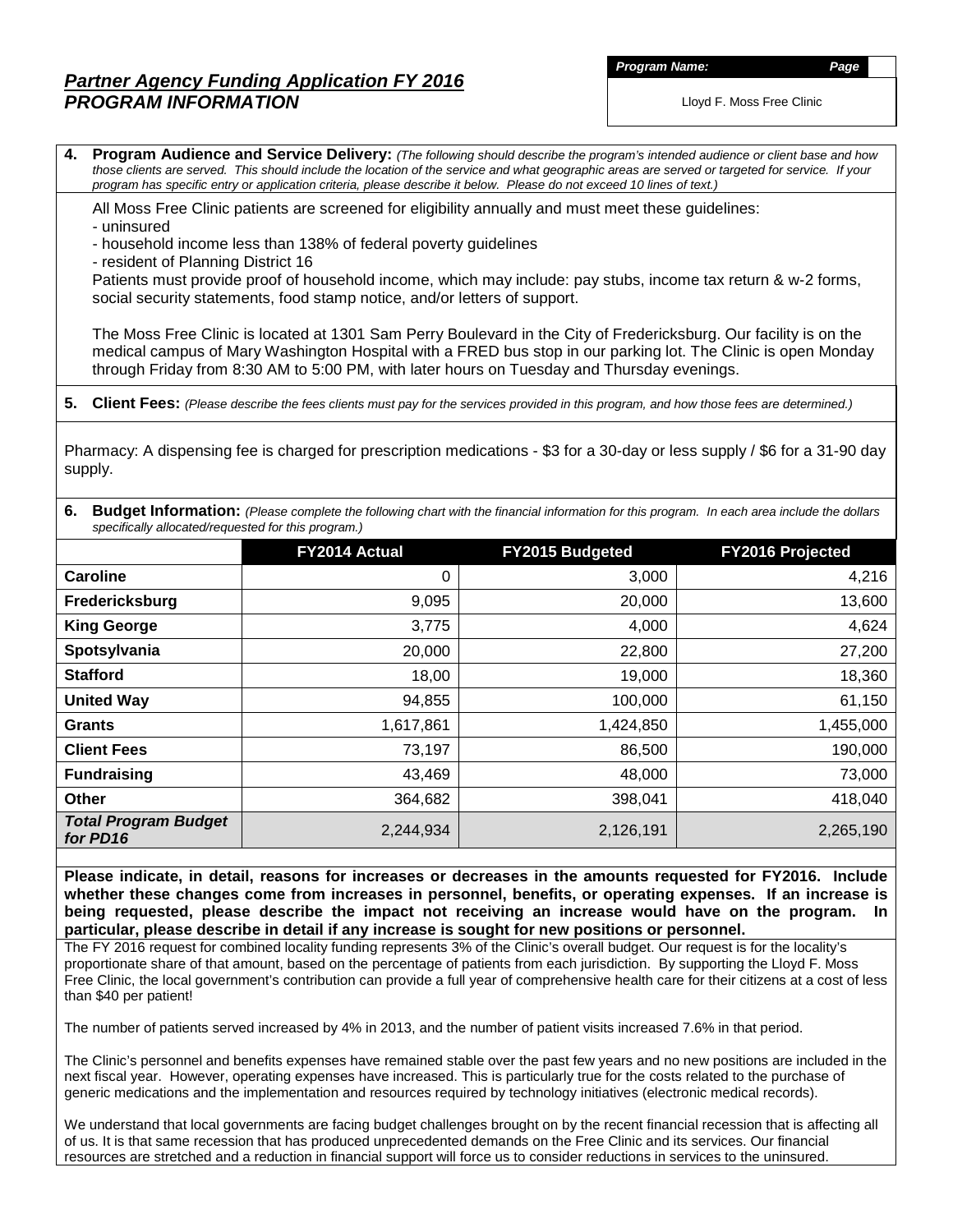# *Partner Agency Funding Application FY 2016 PROGRAM INFORMATION*

| <b>Program Name.</b> |  |
|----------------------|--|
|                      |  |

*Program Name: Page*

|     | 7. Goals, Objectives, & Evaluation: (Please provide the following information regarding the goals and objectives for your program.<br>Space has been provided for two goals, with two objectives per goal. If your agency is funded by the United Way, please include a copy of your<br>Logic Model for this program as a supplemental attachment. Individual descriptions should not exceed 5 lines of text.) |  |  |  |  |  |  |  |  |  |  |
|-----|----------------------------------------------------------------------------------------------------------------------------------------------------------------------------------------------------------------------------------------------------------------------------------------------------------------------------------------------------------------------------------------------------------------|--|--|--|--|--|--|--|--|--|--|
|     | <b>Program Goal 1:</b><br>Increase the provision of acute and chronic illness care.                                                                                                                                                                                                                                                                                                                            |  |  |  |  |  |  |  |  |  |  |
|     | <b>Objectives:</b>                                                                                                                                                                                                                                                                                                                                                                                             |  |  |  |  |  |  |  |  |  |  |
| 1a. | Increase the number of volunteer primary care providers from 29 to 36 by June 30, 2015 and to 45 by June 30,<br>2016.                                                                                                                                                                                                                                                                                          |  |  |  |  |  |  |  |  |  |  |
| 1b. | By June 30, 2015, achieve a 7.5% increase in primary care medical visits per month and by June 30, 2016,<br>achieve a 15% increase in primary care medical visits per month, compared to the monthly average from<br>January-March 2014 (720 visits)                                                                                                                                                           |  |  |  |  |  |  |  |  |  |  |
|     | <b>Program Goal 2:</b>                                                                                                                                                                                                                                                                                                                                                                                         |  |  |  |  |  |  |  |  |  |  |
|     | Manage chronic diseases and track health outcomes.                                                                                                                                                                                                                                                                                                                                                             |  |  |  |  |  |  |  |  |  |  |
|     | <b>Objectives:</b>                                                                                                                                                                                                                                                                                                                                                                                             |  |  |  |  |  |  |  |  |  |  |
| 2a. | By April 1, 2015, research the literature and develop evidence-based practice guidelines and desired outcomes<br>for the treatment of patients with diabetes and hypertension, and inform all medical providers.                                                                                                                                                                                               |  |  |  |  |  |  |  |  |  |  |
| 2b. | Starting July 1, 2015, implement the practice guidelines consistently for patients with diabetes and hypertension,<br>and commence tracking data on key indicators.                                                                                                                                                                                                                                            |  |  |  |  |  |  |  |  |  |  |
|     |                                                                                                                                                                                                                                                                                                                                                                                                                |  |  |  |  |  |  |  |  |  |  |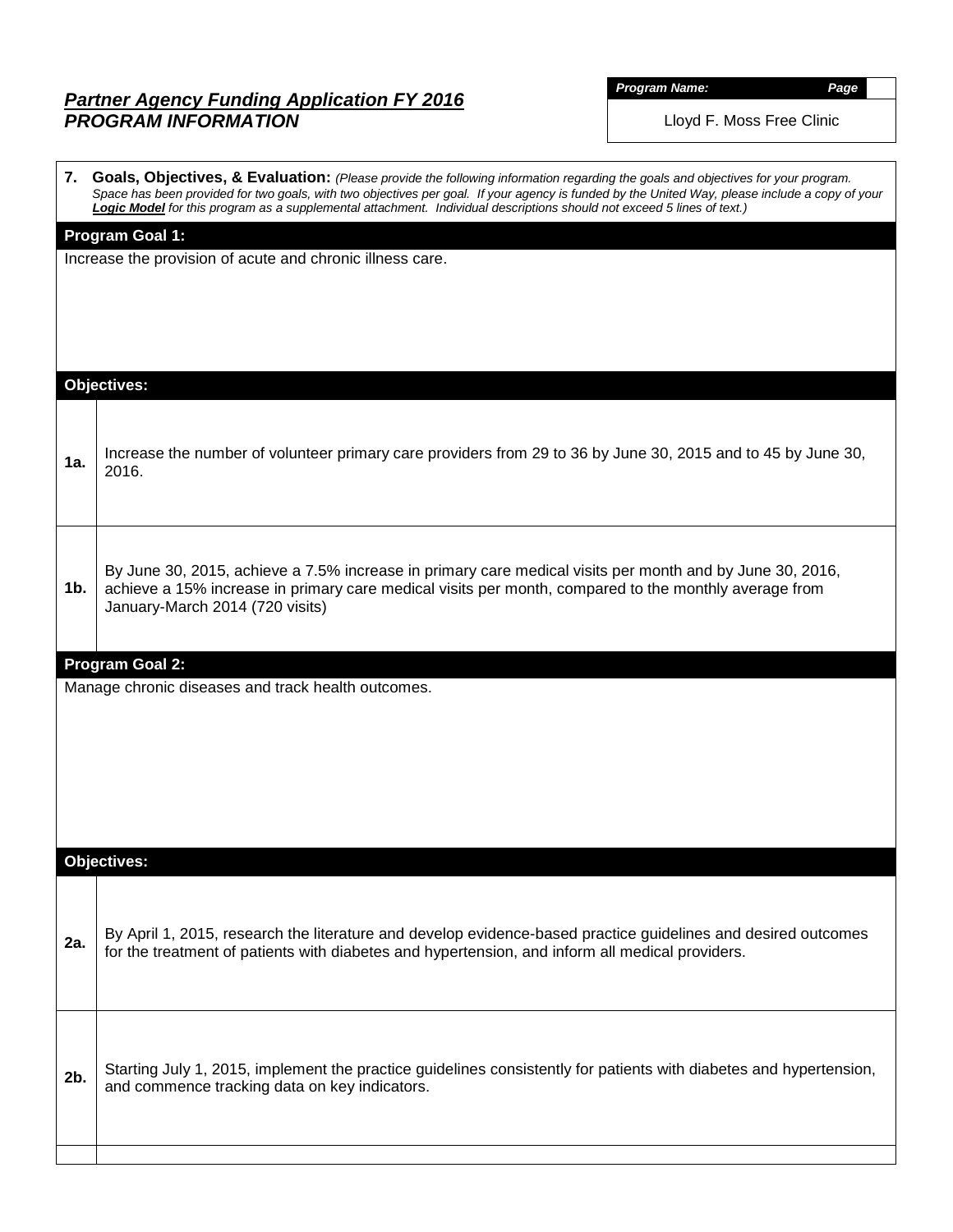*Program Name: Page*

# *Partner Agency Funding Application FY 2016 PROGRAM INFORMATION*

| Evaluation Method: (Please describe the method used to measure the above goals/objectives. Please do not exceed 10 lines of text.)                                                                                                                                                                                                                                                                                 |
|--------------------------------------------------------------------------------------------------------------------------------------------------------------------------------------------------------------------------------------------------------------------------------------------------------------------------------------------------------------------------------------------------------------------|
| To evaluate the goals and objectives, the Clinic will track and analyze the number of volunteers, unduplicated patients,<br>patient visits, and programming. The Clinic utilizes several software programs for data collection: Allscripts Professional<br>EHR (electronic health record); Volunteer Works (volunteer tracking); QS1 (prescription dispensing); and, MedServices<br>(patient assistance programs). |
| 8.<br>Outcome Data: (Please give the most recent outcome data for the objectives above. Indicate below what time period the data covers.)                                                                                                                                                                                                                                                                          |
| Calendar Year 2013<br><b>Data Collection Period:</b>                                                                                                                                                                                                                                                                                                                                                               |
| Objective 1a.                                                                                                                                                                                                                                                                                                                                                                                                      |
| Volunteer Primary Care Providers: 33 volunteer primary medical providers (physicians, physician assistants, and nurse<br>practitioners) provided 818 hours of on-site care and services in 2013.                                                                                                                                                                                                                   |
| Objective 1b.                                                                                                                                                                                                                                                                                                                                                                                                      |
| Primary Care Medical Visits: 6,986 primary care medical visits were provided in 2013. (The remaining 4,036 visits were<br>for specialty care services: behavioral health, gynecology, orthopedics, surgery, cardiology, dental, physical therapy,<br>and podiatry) Total patient visits in 2013: 11,022.                                                                                                           |
| Objective 2a.                                                                                                                                                                                                                                                                                                                                                                                                      |
| Evidence-based practice guidelines:<br>This is a new objective in the Clinic's 2014-2016 Strategic Plan.                                                                                                                                                                                                                                                                                                           |
| Objective 2b.                                                                                                                                                                                                                                                                                                                                                                                                      |
| Track health outcomes:<br>This is a new objective in the Clinic's 2014-2016 Strategic Plan.                                                                                                                                                                                                                                                                                                                        |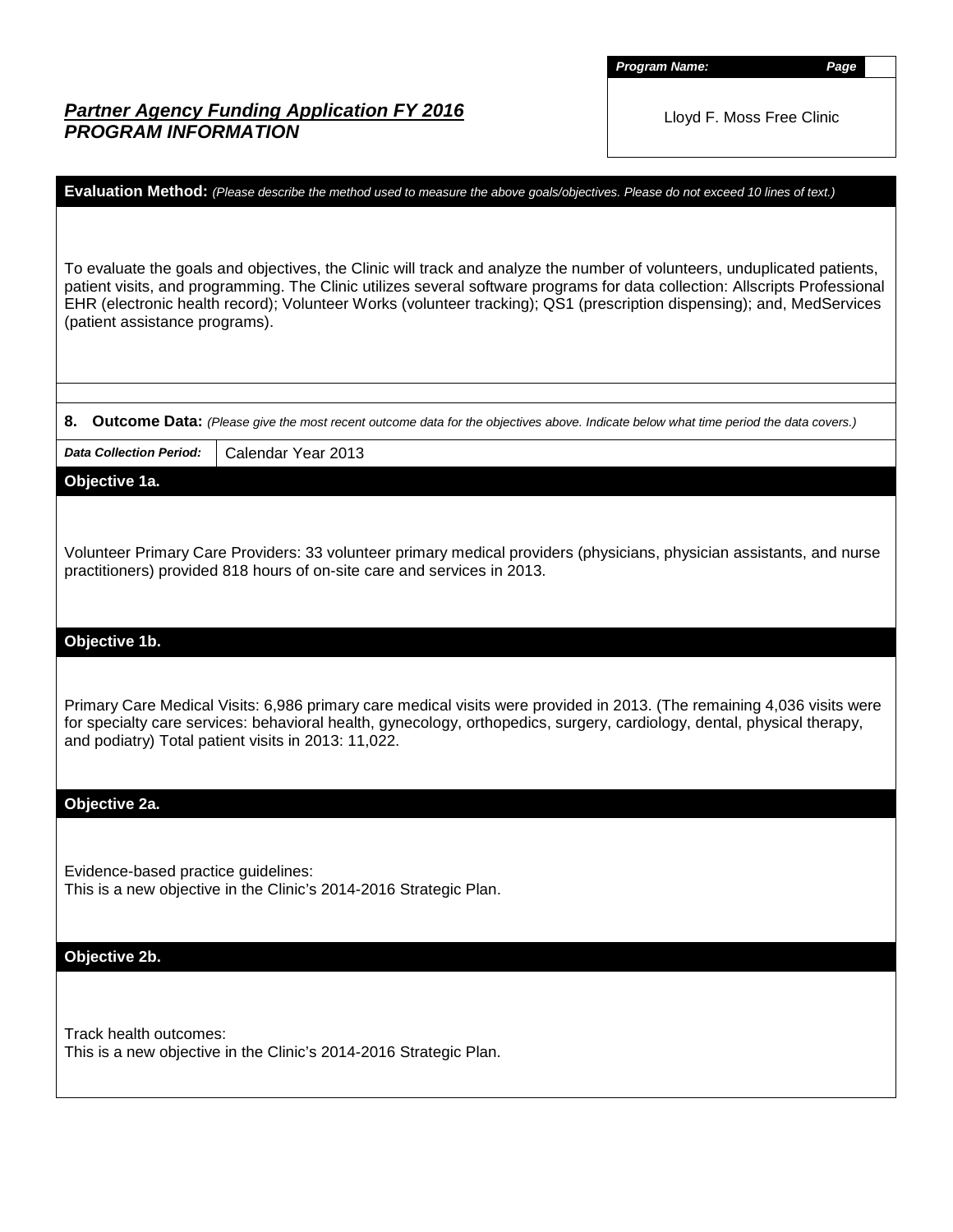## *Partner Agency Funding Application FY 2016 PROGRAM INFORMATION*

*Program Name: Page*

**9. Program Goal Updates:** *(Please provide a brief description of the current status of your program goal(s), given your outcome data. For example, if reported data was well below the stated outcome measure, please indicate why you feel that is the case. Also, include how your outcome data will influence or modify the program for the upcoming fiscal year. These descriptions should not exceed 20 lines of text.)*

#### **Program Goal 1:**

Increase the provision of acute and chronic illness care:

The number of patients served in 2013 increased by 4% (1,835 patients received health care services at 11,022 patient visits.)

We continue to be bombarded with requests for medical care from members of our community. Because more than 66% of our services are provided by volunteers, we are unable to keep up with the demand for services without expanding our volunteer base. Renewed efforts in the volunteer recruitment of medical professionals is underway.

#### **Program Goal 2:**

Manage chronic diseases and track health outcomes:

This is a new goal in our recently adopted Strategic Plan for 2014-2016. For years, the Clinic has used the number of patients served and the number of visits provided as our primary measure of success. Increasingly, funders, policy makers, and health systems are looking at how well did those patients get (in the aggregate). Improving quality enhances access to care and puts patients in greater control of their health, health care, and well-being. With the adoption of an electronic health record in the past year, the Clinic will be able to enhance patient safety and quality of care, as well as provide more meaningful outcome data for grant reporting and program development.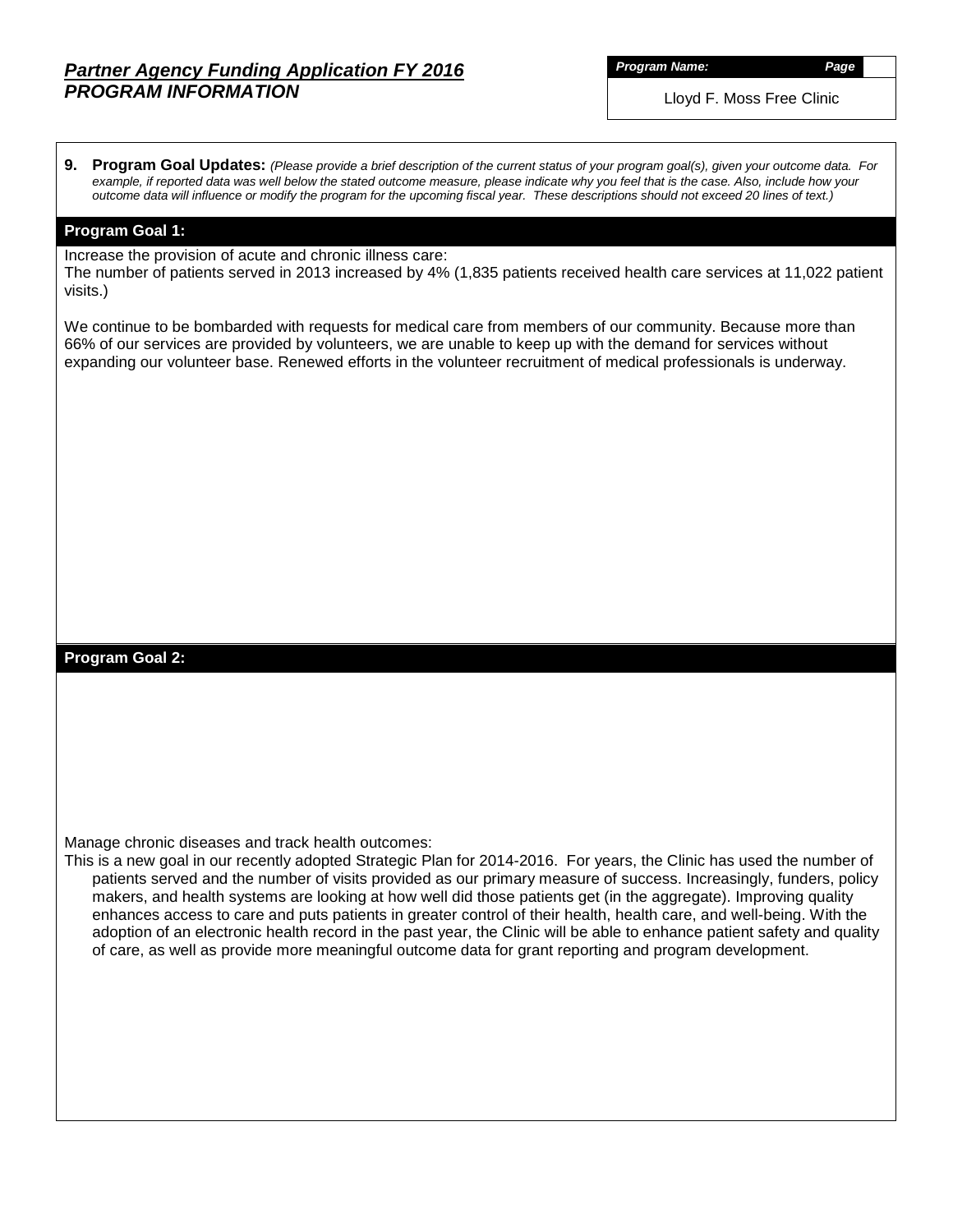*Program Name: Page*

Lloyd F. Moss Free Clinic

**10. Community Impact:** *(Please provide at least two examples of how your services have impacted members of our community. This description should not exceed 20 lines of text.)*

Michael is 51 years old-a little young to be worried about a heart attack. However, he complained of shortness of breath and chest pain while being seen at the Lloyd F. Moss Free Clinic for hypertension and diabetes. A staff Nurse Practitioner ordered an EKG. Abnormalities were recorded and a volunteer cardiologist was called in to evaluate Michael.

The cardiologist performed a pro bono stress test on Michael at Mary Washington Hospital. Several tests later and after numerous efforts on the cardiologist's part, Michael was diagnosed with severe coronary artery disease and underwent emergency open heart surgery.

Michael is now recovering, and he and his family are enjoying time together because of the dedication of staff and generous volunteers. Michael is alive today because of the heroic collaboration of many individuals.

Sharon is a 60-year-old female who's been treated at Lloyd F. Moss Free Clinic for just over six months in the medical and dental clinic. She has an extensive medical history which prevents her from working at this time. Sharon is not yet eligible for Medicare and does not meet the criteria for federally subsidized health insurance nor for Virginia Medicaid.

Sharon has a long history of multiple hospitalizations and chronic, debilitating illness. The past decade has been rife with the inability to afford comprehensive health care and prescriptions. The result has been ten costly admissions to the hospital, including the intensive care unit for an extended stay on life support.

Since Sharon has been receiving care at the Clinic, her chronic illnesses have been controlled. She has not been to the emergency room or admitted to the hospital. The Moss Free Clinic has been able to provide primary care including, physical exams, diagnostic testing, and prescription medications to her. Sharon's health has improved so much that she's been able to assist in caring for her elderly father in her home. She shared that she no longer feels worried about the care (or lack of care) that she will receive. The Moss Free Clinic has been a safe-haven for Sharon and saved her from suffering related to her former inability to access primary health care.

**11. Collaborative Impact:** (Please describe how the community would be impacted if your agency were dissolved or merged with another partner agency. This description should not exceed 20 lines of text.)

The Lloyd F. Moss Free Clinic plays a critical role in the local health care safety net, providing access to health care for individuals without insurance or the means to pay for it. The Clinic, like other local nonprofit organizations, contends with myriad challenges on a regular basis. In addition to caring for the most vulnerable citizens, the Clinic must manage multiple funding sources, each with their own requirements; compensate for staffing and volunteer shortages; manage complex patient referrals and follow-up care; and continually operate in a countercyclical environment in which economic downturns generate an increased demand for services. An added challenge is preparing for changes that may come with the ACA, while continuing to meet the significant increase in demand for services that has accompanied the recent recession. The decline in employer-sponsored health insurance, exacerbated by the loss of jobs offering health insurance, has swelled the ranks of the uninsured and others who rely on the safety net. With all that said, the Clinic is a shining example of compassionate community service, healthcare volunteerism, and philanthropic support.

The loss of the Lloyd F. Moss Free Clinic would mean that 2,000 local residents would be without access to health care. These people would likely face barriers to needed health services, with potentially serious financial consequences. People without affordable access to health care often go without care or delay care until their condition becomes critical. Hospital emergency rooms would swell. Health coverage for the insured would become more expensive.

The health care services provided by the Lloyd F. Moss Free Clinic are often life saving. Without the Clinic, lives would be lost.